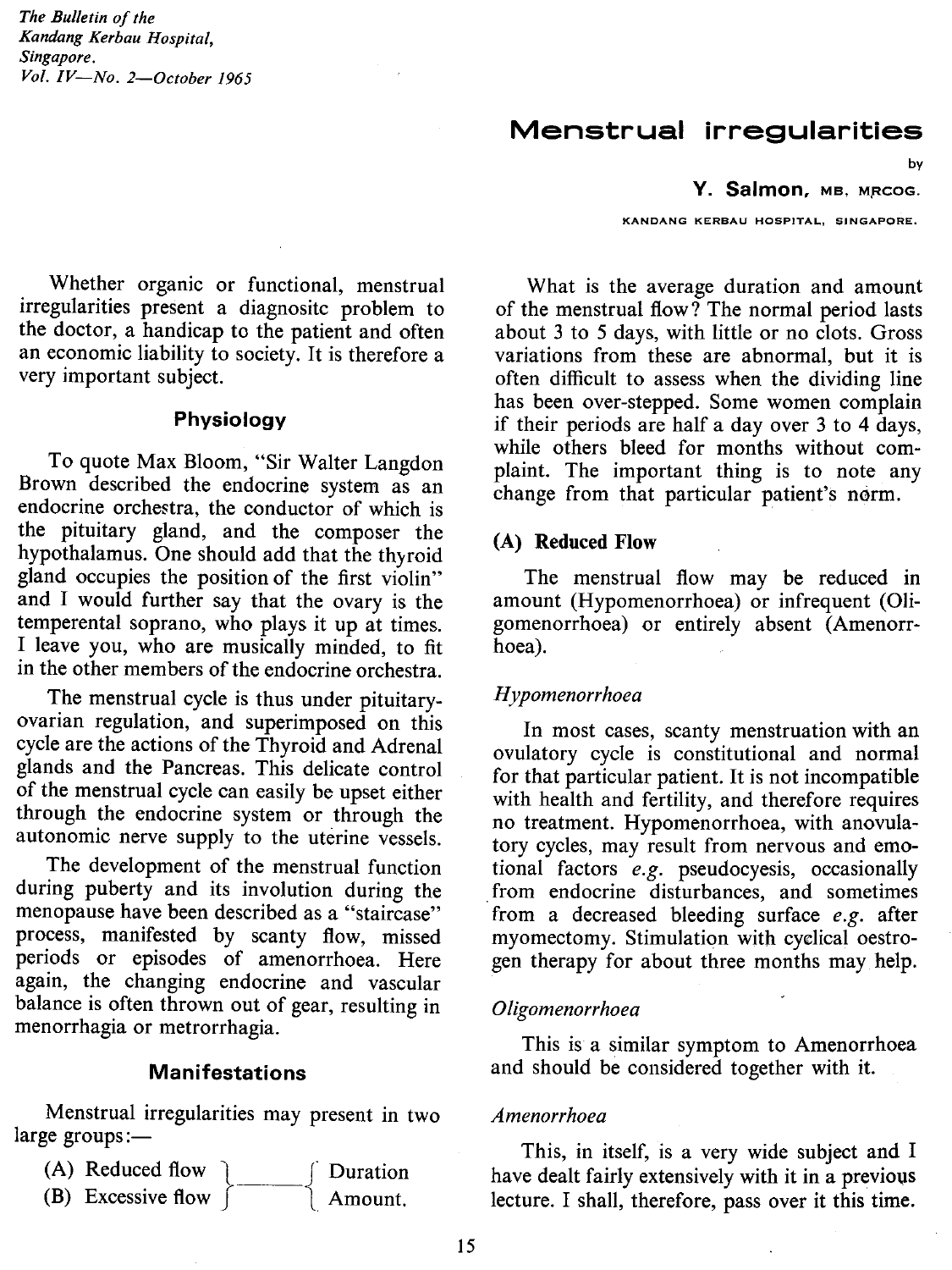## (B) Excessive Flow

|                                   | This may be subdivided into two groups:- |
|-----------------------------------|------------------------------------------|
| 1. Organic<br>2. Functional       | Regular<br>Irregular                     |
| Various terms are used, such as:- |                                          |
| Menorrhagia                       | $=$ heavy, regular<br>periods            |
| Metrorrhagia                      | $=$ heavy, irregular<br>periods          |
| Polymenorrhoea                    | $=$ frequent periods                     |
| Polymenorrhagia                   | $=$ frequent and heavy<br>periods.       |

### Etiology of excessive flow

### (1) General Systemic Disease

*Congestive cardiac failure* may be a cause, as may *thrombocytopenic purpura* be too. *Anaemia* is an important cause of menorrhagia; this results in a vicious circle, the menorrhagia aggravating the anaemia.

*.Hypothyroidism* can lead to menorrhagia. Deisher (1950) describes a well-known form of mild hypothyroidism following pregnancy and labour. The most conspicuous symptom is heavy menstrual loss, sometimes very profuse, without any uterine condition to account for it. Frequently a diagnosis of "subinvolution of the uterus is made, whereas the probable condition is "superinvolution" of the thyroid. Other symptoms are gain in weight, constant fatigue, depression and headache. The B.M.R. is below normal, pulse is slow and skin structures show the characteristic features of hypothyroidism. However, it is not certain how far the thyroid deficiency is a distinct cause of bleeding, or merely due to a cause common to both it and pregnancy.

### (2) Iatrogenic menorrhagia

This is due to *prolonged oestrogen therapy.* It may be seen in cases treated for menopausal symptoms, and is especially dangerous as the spectre of genital cancer is always hovering in the background. Some vitamin preparations too contain oestrogen and androgen mixtures.

Ointments, containing oestrogen, for use in senile vaginitis may also cause bleeding.

#### (3) Local pelvic lesions

*Abnormal pregnancy states,* namely abortions, ectopic gestations and retained· products of conception, are most common causes during the reproductive age.

*Benign conditions of the genital tract* have also to be considered. These include uterine fibroids, mucous and fibroid polypi, adeno myosis, and cervical erosions. Forgotten vaginal pessaries' causing ulceration, or forgotten swabs after delivery or vaginal operations, leading to vaginitis, can cause abnormal uterine bleeding.

Trichomonad, monilial or senile vaginitis may be etiological factors.

A case of menorrhagia cleared up, after I had removed a contraceptive ring from within the uterus.

*Genital tuberculosis* and other forms of *Pelvic lriflammatory Disease* are often factors in excessive uterine bleeding.

*Uterine cancer,* of. the body or cervix, cause irregular uterine bleeding.

*Ovarian Tumours,* especially the malignant . and graunlosa-cell tumours, may be causes. Endometriosis and even torsion of benign ovarian cysts may affect the menstrual cycle towards menorrhagia.

Tubal Ligation is followed by menorrhagia in some cases. Is the cause a disturbance of ovario-uterine blood supply?

Finally, *tubal carcinoma* has to be considered.

### (4) Dysfunctional Uterine Bleeding

This is abnormal uterine bleeding caused by a disturbance of normal function, whether nervous or endocrine, in the absence of any demonstrable pathology. The exact etiology of this type of bleeding is not known, but there seems to be some disturbance of the hypothalamo-pituitary-ovarian axis.

Here let me emphasize the importance of mind over matter, and draw attention to the *stress syndrome.* Emotional factors *e.g.* anger, sorrow, fright can so alter the control of the higher centres of the brain over the uterus,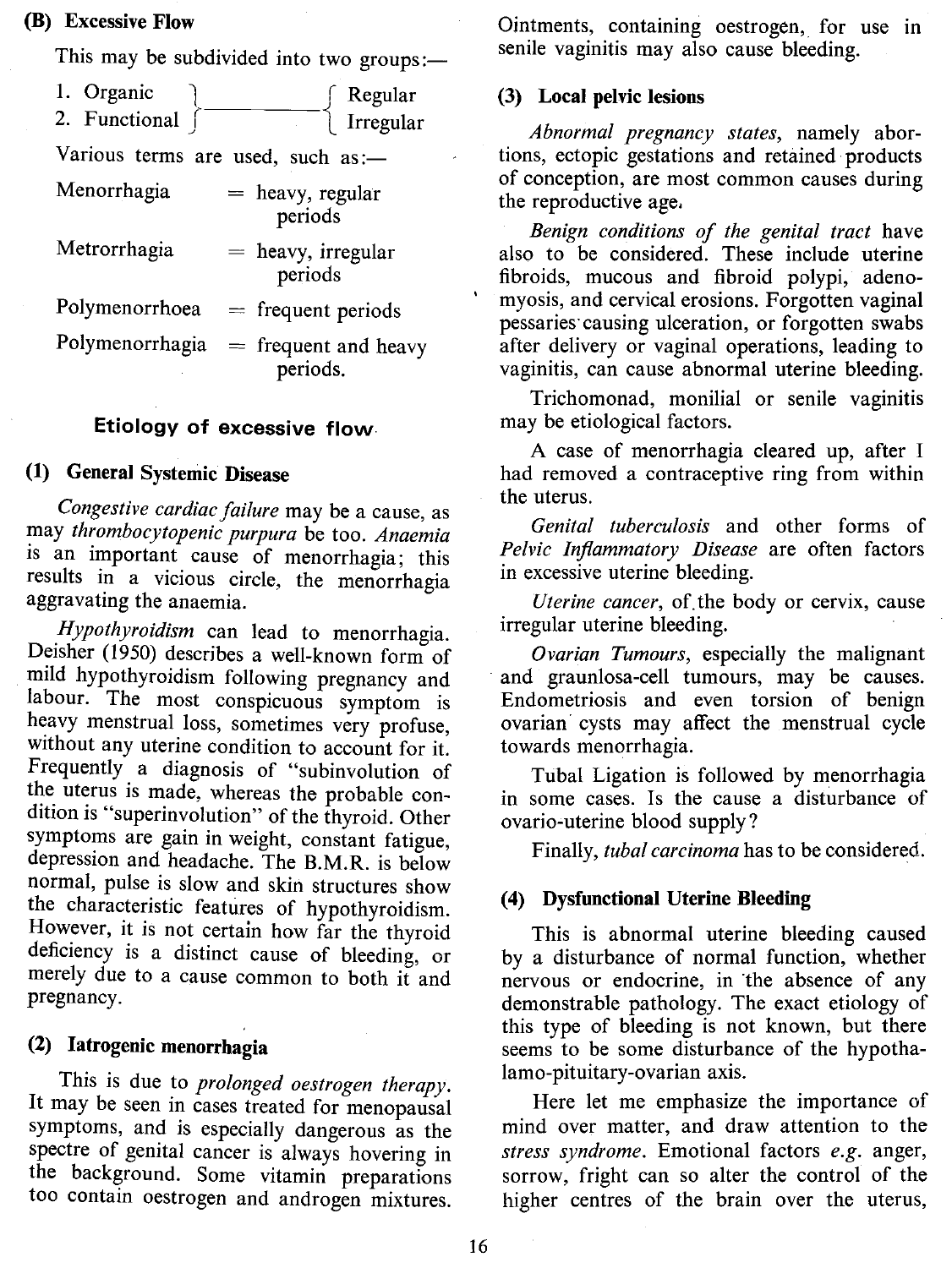either through endocrine influence over the endometrium or through nervous influence of the uterine vessels, as to cause either amenorrhoea or menorrhagia. The "ebb and flow" of the menstrual periods are often related to the "ups and downs" of life.

## **Management of Excessive Flow**

## (A) Investigations

It is necessary to establish the diagnosis before treatment. A helpful guide to remember is that below 20 years the cause is usually functional, during the reproductive years disordered pregnancy state may be a factor, while after 40 years malignancy must first be excluded. .

## (1) History

Age, parity, general health, emotions and details of the menstrual history and associated symptoms are enquired into.

### (2) Examination

General and pelvic examinations are made and signs of anaemia detected.

## (3) Special investigations

These include the following: $-$ 

- a) Haemoglobin
- b) Examination under anaesthesia and Dilatation and Curettage just before menstruation, or after several days of bleeding to detect irregular shedding of the endometrium.
- c) Cytological studies as a double check against cancer in the pre- and menopausal years, and also to follow the results of therapy.

If there is no response to  $D \& C$  and, if necessary, appropriate hormones, *further detailed investigations* may be necessary, *viz.:-*

- a) Full blood investigations, including bleeding and clotting times and platelet count.
- b) B.M.R. and blood cholesterol estimation
- c) X-ray chest
- d) Repeat D. & C. Endometrial polypi may often escape detection.
- e) Cytology

### (B) Definitive Treatment

Organic causes of bleeding are treated accordingly.

*Principles* in treatment of Dysfunctional uterine bleeding: $-$ 

- 1. In young patients-conservative treatment in usual.
- 2. Over 40 years—prompt and radical treatment is necessary.
- 3. In true functional bleeding, Jeffcoate states that treatment aims at *controlling symptoms,* and the cure is usually spontaneous. He further emphasizes that is is noteworthy that, with almost all forms of treatment, an almost identical cure rate is obtained for each age group:  $80\%$  for puberty cases, 50% for maturity cases and  $30\%$  for premenopausal cases. He suggests that there is little doubt that the same figures obtain for the spontaneous cure rate and it is difficult not to conclude that nearly all treatments tide the patient over a temporary upset, the ultimate cure being unrelated to the particular type of treatment.

#### (1) General Measures

These include rest. in bed and sedatives during the bleeding phase. Anaemia is treated and blood transfusion may be necessary. In between bleeding episodes, active exercises and regular bowel habits are advised.

Long and Simmons report on the remarkable results of treatment of menstrual symptoms by a diet of high protein and low fat, with Vit. B and crude liver extract.

Reassurance and psychotherapy have an important role in treatment.

### (2) Drugs

Dessicated thyroid gr. 2/3 daily may be of help in cases of latent hypothyroidism.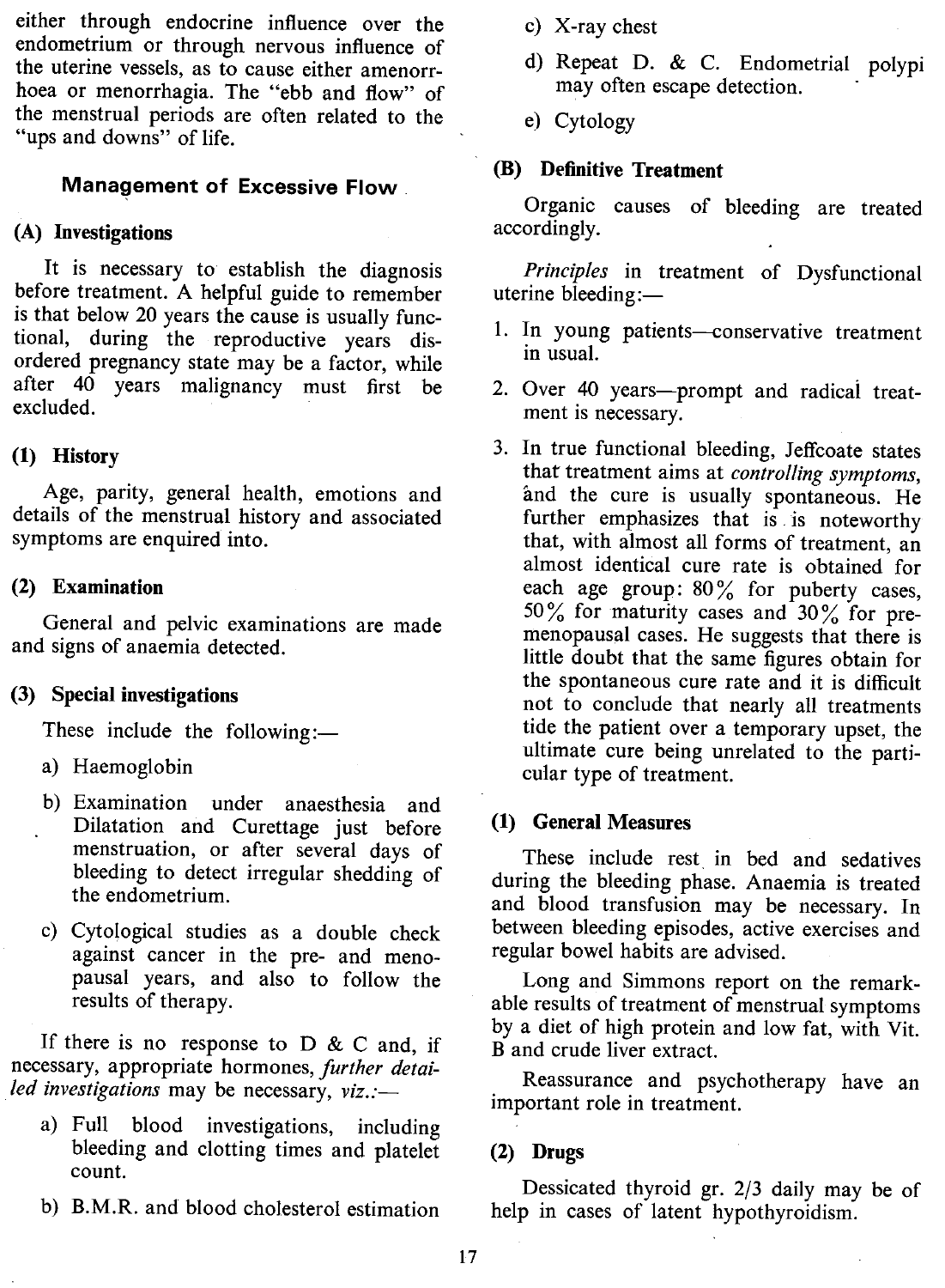## (3) **Hormone therapy**

Bishop described 3 blood estrogen levels:i) Threshold bleeding level.

- ii) Suprathreshold amenorrhoeic level (oestrogen-progesterone haemostasis)
- iii) Subthreshold amenorrhoeic level (androgen haemostasis)

There are thus 3 main groups of hormones in use for haemostasis.

## *(a) Oestrogens*

These raise the blood oestrogen level to the suprathreshold amenorrhoeic level, and is of use in adolescent girls and women of childbearing age.

In *severe* bleeding, Stilboestrol 5 mgm (or 0.25 mgm. Ethinyl Oestradiol) 4 hrly. is administered until bleeding ceases, followed by Stilboestrol 5 mgm. daily for 20 days. Further courses with gradually diminishing doses are then given. With *less severe.* bleeding, smaller doses are used.

## *(b) Progestogens*

These have revolutionised hormone therapy of menstrual irregularities. The principle of progestogen therapy is the same as that of oestrogen, *viz.* to raise blood levels of the steroid to a point capable of preventing further disintegration of the bleeding endometrium and to cause rapid exfoliation of the superficial layers on withdrawal of the hormone-a *medical* curettage. It acts only on an oestrogen-primed endometrium.

Of the many progestogens in use, mention may be made of the following:-

i) *Progesterone:* It is less effective than oestrogen for rapid haemostasis, but is likely to give more lasting results.

Dose:-Intramuscular progesterone 25 mgm. daily for 5 days.

ii) *Proluton-Depot* (17 a-hydroxyprogesterone-capronate): It is too slowly absorbed for rapid haemostasis, but is of use in attaining normal cyclic periods. Dose:—Single monthly injections of 250 mgm. i/m on 20th day of the cycle for 3 months.

iii) *19-Nortestosterone derivatives:* These preparations have a marked progestational effect and can in most cases replace progestogens given by injection.

The drugs commonly used are:-

- a) Norethynodrel (Enavid)
- b) Norethisterone (Primolut-N or Norlutin) Dose:-In menorrhagia, Enavid (or Norlutin) 10-15 mgm. daily for 10 days from Day 15 of cycle, for 3 courses.

In metrorrhagia, Enavid (or Norlutin) 10-15 mgm. daily for 20 days from Day 5 of bleeding, for 3 courses.

In an emergency with profuse bleeding, larger doses, 20 mgm. daily for 10 days, will stop the bleeding. Then cyclical control is established with lesser doses for 3 courses.

Other progestogens available are:—

Norethisterone Acetate (Norlutin-A)

Norethisterone Acetate & Oestrogen (Norlestrin)

Secrosteron (Dimethisterone)

Gestanin (Allylestrenol)

Duphaston (Isopregnenone)

Metrulen & Metrulen-M (Ethynodiol dia $ceta + Mestranol$ 

However, with such a wide range of progestogens available, it is important to become familiar with all aspects of one or two hormones and so put them to best use.

## (c) *Androgens*

This hormone is well suited for use in dysfunctional premenopausal bleeding, because it may hasten involution of the ovaries and endometrium. Kupperman advocates combined Progesterone and Androgen treatment, the latter producing haemostasis while the former leads to desquamation of the hyperplastic endometrium.

> Dose:--I.M. Progesterone 25 mgm. + I.M. Testosterone propionate 25 mgm. daily for 5 days.